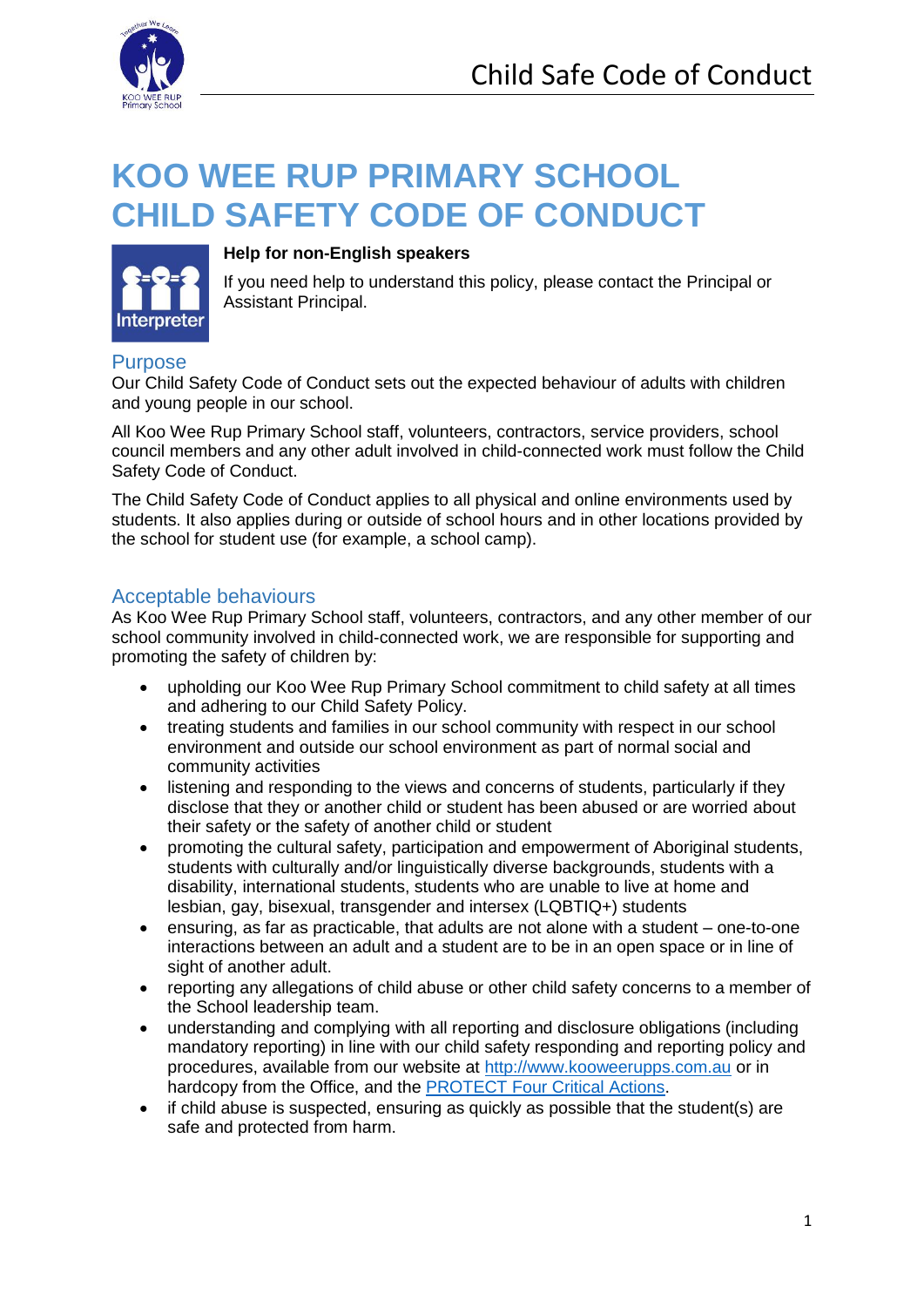

### Unacceptable behaviours

As Koo Wee Rup Primary School, staff, volunteers, contractors and member of our school community involved in child-connected work we must not:

- ignore or disregard any concerns, suspicions or disclosures of child abuse or harm
- develop a relationship with any student that could be seen as favouritism or amount to 'grooming' behaviour (for example, by offering gifts)
- display behaviours or engage with students in ways that are not justified by the educational or professional context
- ignore an adult's overly familiar or inappropriate behaviour towards a student
- discuss intimate topics or use sexualised language, except when needed to deliver the school curriculum or professional guidance
- treat a child or student unfavourably because of their disability, age, gender, race, culture, vulnerability, sexuality or ethnicity
- communicate directly with a student through personal or private contact channels (including by social media, email, instant messaging, texting etc) except where that communication is reasonable in all the circumstances, related to schoolwork or extracurricular activities or where there is a safety concern or other urgent matter
- photograph or video a child or student in a school environment except in accordance with the [Photographing, Filming and Recording Students policy](https://www2.education.vic.gov.au/pal/photographing-students/policy) or where required for duty of care purposes
- consume alcohol against school policy or take illicit drugs in the school environment or at school events where students are present
- have contact with any student outside of school hours except when needed to deliver the school curriculum or professional guidance and parental permission has been sought.

## Breaches to the Child Safety Code of Conduct

All Koo Wee Rup Primary School staff, volunteers, contractors and any other member of the school community involved in child-connected work who breach this Child Safety Code of Conduct may be subject to disciplinary procedures in accordance with their employment agreement or relevant industrial instrument, professional code or terms of engagement.

In instances where a reportable allegation has been made, the matter will be managed in accordance with the Department of Education and Training Reportable Conduct Scheme Policy and may be subject to referral to Victoria Police.

All breaches and suspected breaches of the Koo Wee Rup Primary School Child Safety Code of Conduct must be reported to the Principal or Assistant Principal.

If the breach or suspected breach relates to the Principal, contact the Department of Education and Training, South Eastern Regional Office.

| <b>Created date</b>     | $12th$ of May, 2022                                                                 |
|-------------------------|-------------------------------------------------------------------------------------|
| <b>Consultation</b>     | School Council - June 2022<br>Staff - May 2022<br>Parents and community - June 2022 |
| <b>Endorsed by</b>      | Ben Zimmerle - Principal                                                            |
| <b>Endorsed on</b>      | 12 <sup>th</sup> of May 2022                                                        |
| <b>Next review date</b> | May 2024                                                                            |

#### Approval and review